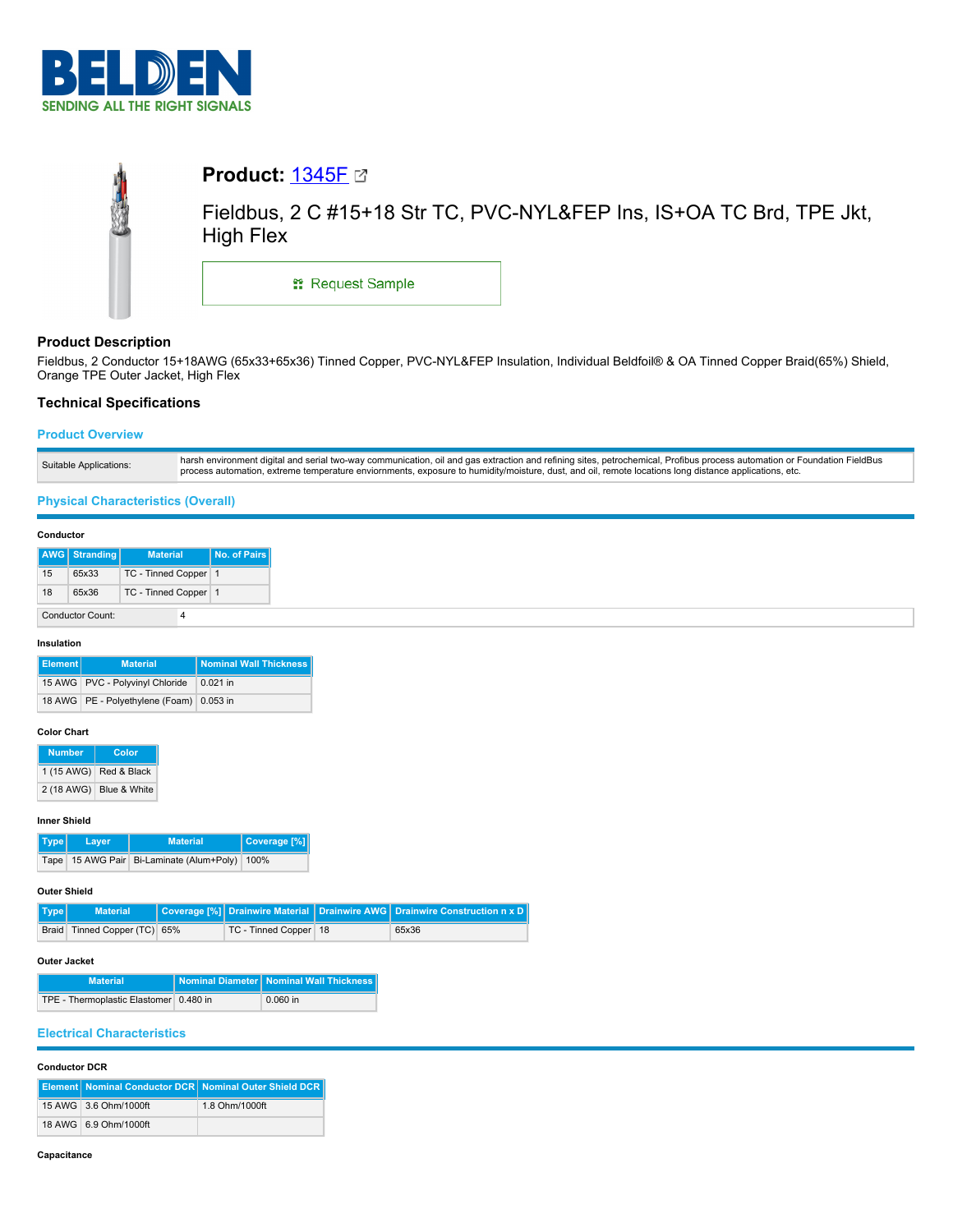| <b>Element</b>   | Nom. Capacitance Conductor to Conductor |
|------------------|-----------------------------------------|
| 18 AWG Pair Only |                                         |
|                  | 12.0 pF/ft                              |

# **Inductance**

| <b>Element</b>               | Nominal Inductance |
|------------------------------|--------------------|
| 15 AWG Pair Only 0.174 µH/ft |                    |

# **Impedance**

| Nominal Characteristic Impedance |
|----------------------------------|
| 100 Ohm                          |
| 120 Ohm                          |

## **Delay**

|              |                  |              |     | Max. Delay   Max. Delay Description   Nominal Delay   Nominal Velocity of Propagation (VP) [%]   Nominal Velocity of Propagation (VP) Description |
|--------------|------------------|--------------|-----|---------------------------------------------------------------------------------------------------------------------------------------------------|
| $1.36$ ns/ft | 18 AWG Pair Only |              |     | 18 AWG Pair Only                                                                                                                                  |
|              |                  | $1.36$ ns/ft | 75% |                                                                                                                                                   |

# **High Frequency**

| <b>Element</b>             |           | <b>Frequency [MHz]</b> Max./Min. Input Impedance (unFitted) |
|----------------------------|-----------|-------------------------------------------------------------|
| 18 AWG Pair Only 0.125 MHz |           | 120 Ohm                                                     |
|                            | $0.5$ MHz |                                                             |
|                            | 1 MHz     |                                                             |

# **Current**

| <b>Element Max. Recommended Current [A]</b> |
|---------------------------------------------|
| 15 AWG 8 Amps per Conductor                 |
| 18 AWG 5 Amps per Conductor                 |

# **Voltage**

|                    | UL Description   UL Voltage Rating |
|--------------------|------------------------------------|
| CMG. PLTC-ER 300 V |                                    |
| UL AWM 20201 600 V |                                    |

# **Temperature Range**

| UL Temp Rating:                             | 75°C<br>ں ں |
|---------------------------------------------|-------------|
| Operating Temperature Range: -30°C to +75°C |             |

# **Mechanical Characteristics**

| Oil Resistance:                     | Yes            |
|-------------------------------------|----------------|
| Bulk Cable Weight:                  | 133 lbs/1000ft |
| Max, Pull Tension:                  | 205 lbs        |
| Min. Bend Radius/Minor Axis: 4.6 in |                |

# **Standards**

| NEC Articles:            | Article 725, Article 800 |
|--------------------------|--------------------------|
| NEC/(UL) Compliance:     | CMG, PLTC-ER             |
| CEC/C(UL) Compliance:    | CMG                      |
| UL AWM Style Compliance: | AWM 20201                |
| CSA AWM Compliance:      | AWM I/II A               |
| <b>CPR Euroclass:</b>    | Eca                      |

# **Applicable Environmental and Other Programs**

| EU Directive 2000/53/EC (ELV): Yes              |                               |
|-------------------------------------------------|-------------------------------|
| EU Directive 2011/65/EU<br>(RoHS 2):            | Yes                           |
| EU Directive 2012/19/EU<br>$(WEEE)$ :           | Yes                           |
| EU Directive 2015/863/EU<br>(RoHS 2 amendment): | Yes                           |
| <b>EU Directive Compliance:</b>                 | EU Directive 2003/11/EC (BFR) |
| EU CE Mark:                                     | Yes                           |